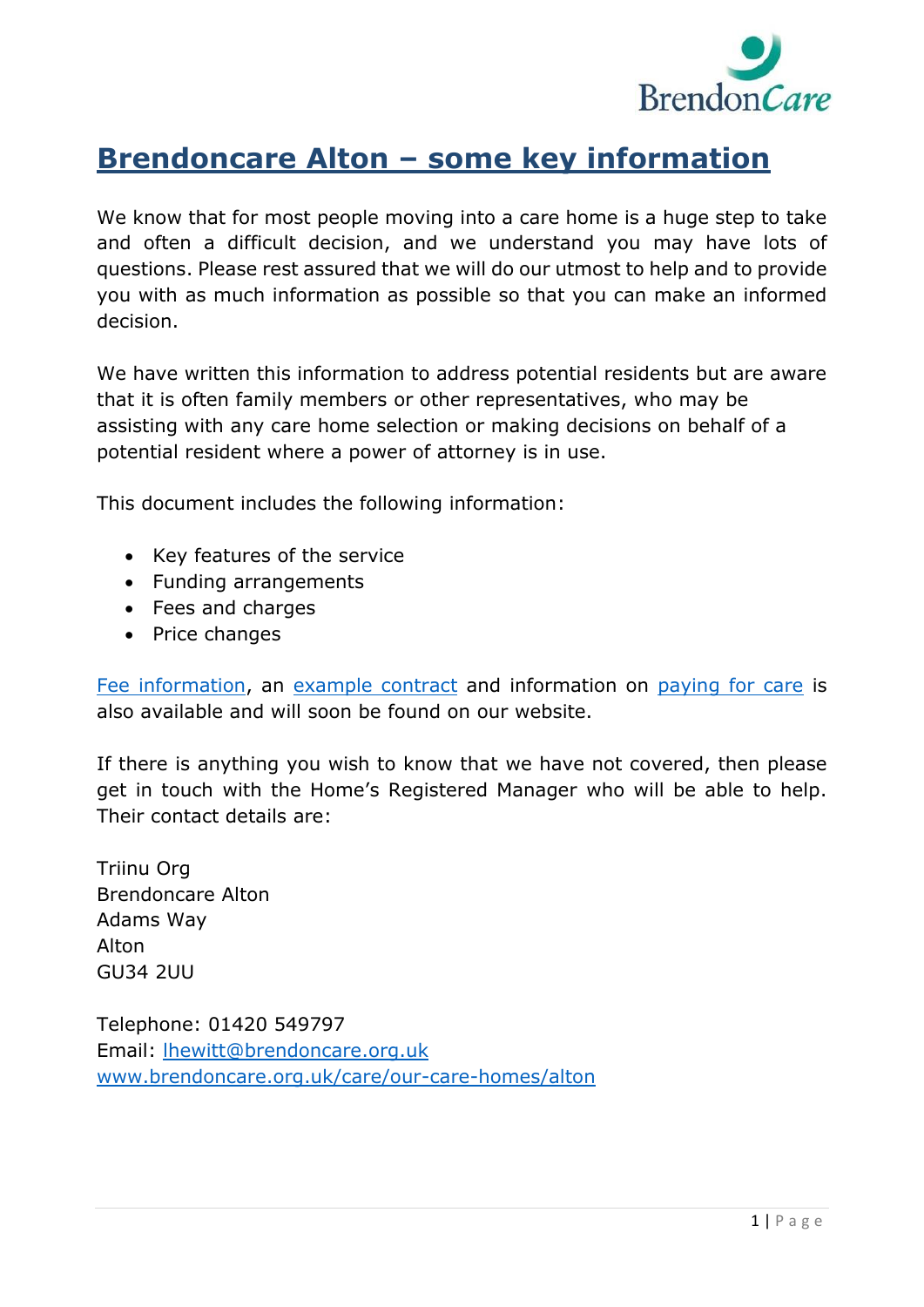# **KEY FEATURES OF THE SERVICE**

# **Can you tell me about the key features and services you offer?**

Each of our homes is unique and offers a variety of services. Alton is a Care Home with nursing and offers support for day-to-day care, (nursing, dementia, end of life care and respite).

Alton has 80 single rooms arranged in 5 households, giving a homely feel, and all our bedrooms are ensuite. All rooms are furnished, [have a telephone point and TV aerial socket]. Some residents personalise their rooms by bringing smaller items of furniture, ornaments and pictures.

Our facilities include communal lounges (dining room) on each household, gardens, shop and hair salon. Our food is freshly cooked on site, and if you have any dietary requirements please let us know. Hot and cold drinks are also always available for visitors when they come. Please ask if you would like to see a copy of the latest menu.

We are also fortunate to have other professionals who visit the home such as the GP, local clergy, other NHS clinical specialists.

There are also other chargeable visiting services such as a hairdresser, private physiotherapist, Dentist and Chiropodist.

We have a lively and engaging activities programme co-ordinated by our inhouse team, so please ask for the latest calendar of events.

#### **Do you offer respite stays?**

Yes, we offer short stay/respite care at the Home. Respite is often used for convalescence, to have a short holiday or to give permanent carers a break. Many people use their short stay as a trial to help them decide whether they would like to live at the home on a permanent basis.

Typically, we suggest 2 weeks as a minimum period of stay and generally not longer than 6 weeks, but please speak to the Home Manager if you have a different time period in mind.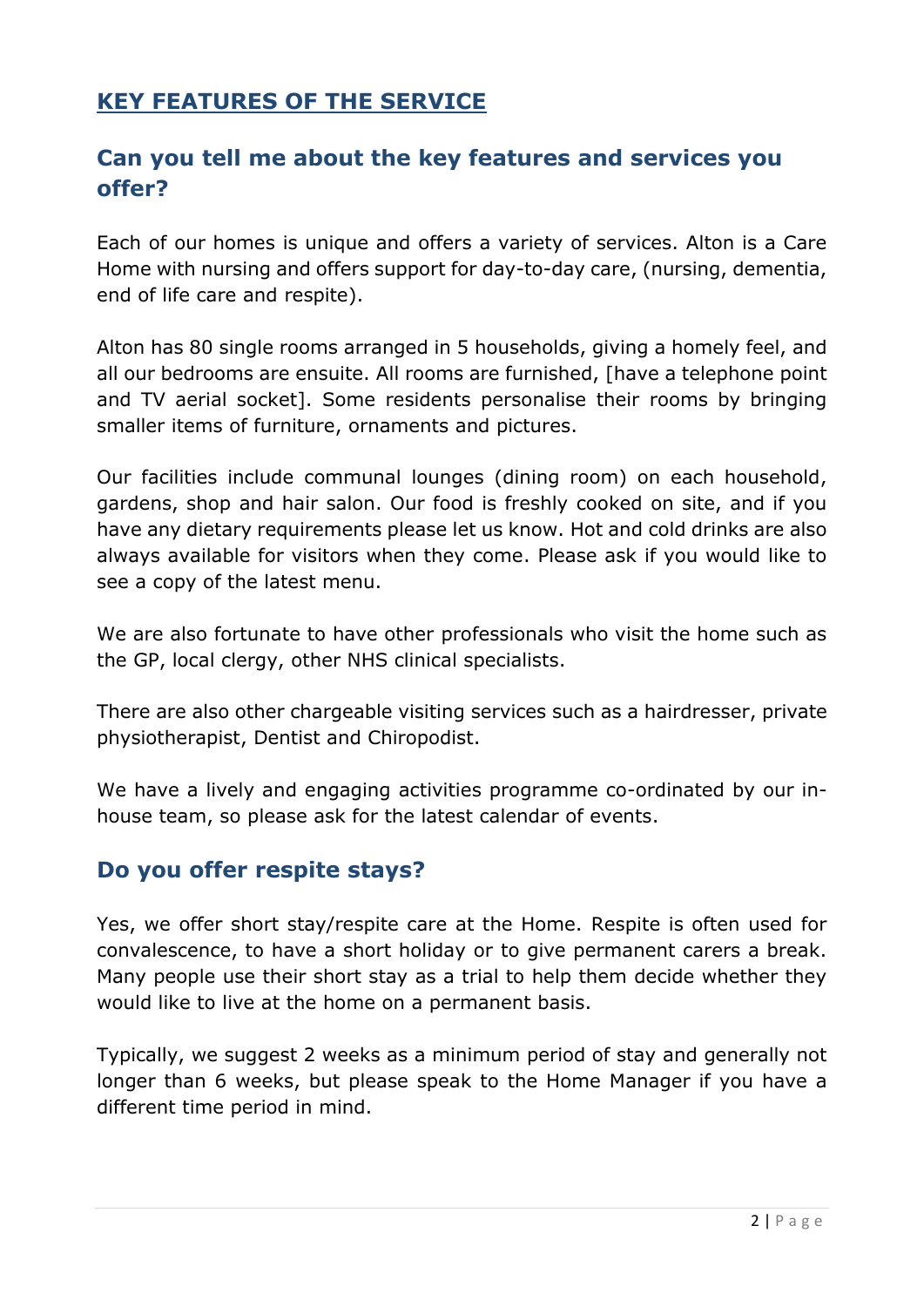#### **What about staffing at the home?**

Our staff and staffing arrangements are key to ensuring that you not only receive the care and support that you need, but also that you feel comfortable and "at home".

Care is our priority and our staffing levels within our home will fluctuate both in line with the needs and numbers of residents we have living with us and depending on the time of day/night.

There are always care assistants, senior carers and nursing staff on duty. We also have other staff teams covering maintenance, reception, administration, activities, catering and housekeeping. The Home Manager or the Deputy Manager is also on call for emergencies with additional management and specialist support from the Brendoncare Foundation central office in Winchester.

Our teams are further supported by our 24 hour call bell system that is in place throughout the home so you will be able to summon assistance when you need to.

Please note that the actual level of care that you will receive will depend on your individual care needs which will have been agreed with you/your representative.

#### **FUNDING ARRANGEMENTS**

#### **Do you accept state-funded and self-funded residents?**

Most residents fund their own care and are known as self-funding. Some residents have their fees paid in full by another agency, such as the local NHS Clinical Commissioning Group (CCG), who provide Continuing Healthcare (CHC) funding for people who have particularly complex health needs.

Regardless of how your fees are funded we offer the same high standard of care to residents as required by our regulators, the Care Quality Commission and in line with Brendoncare's values of kindness, care, choice and community.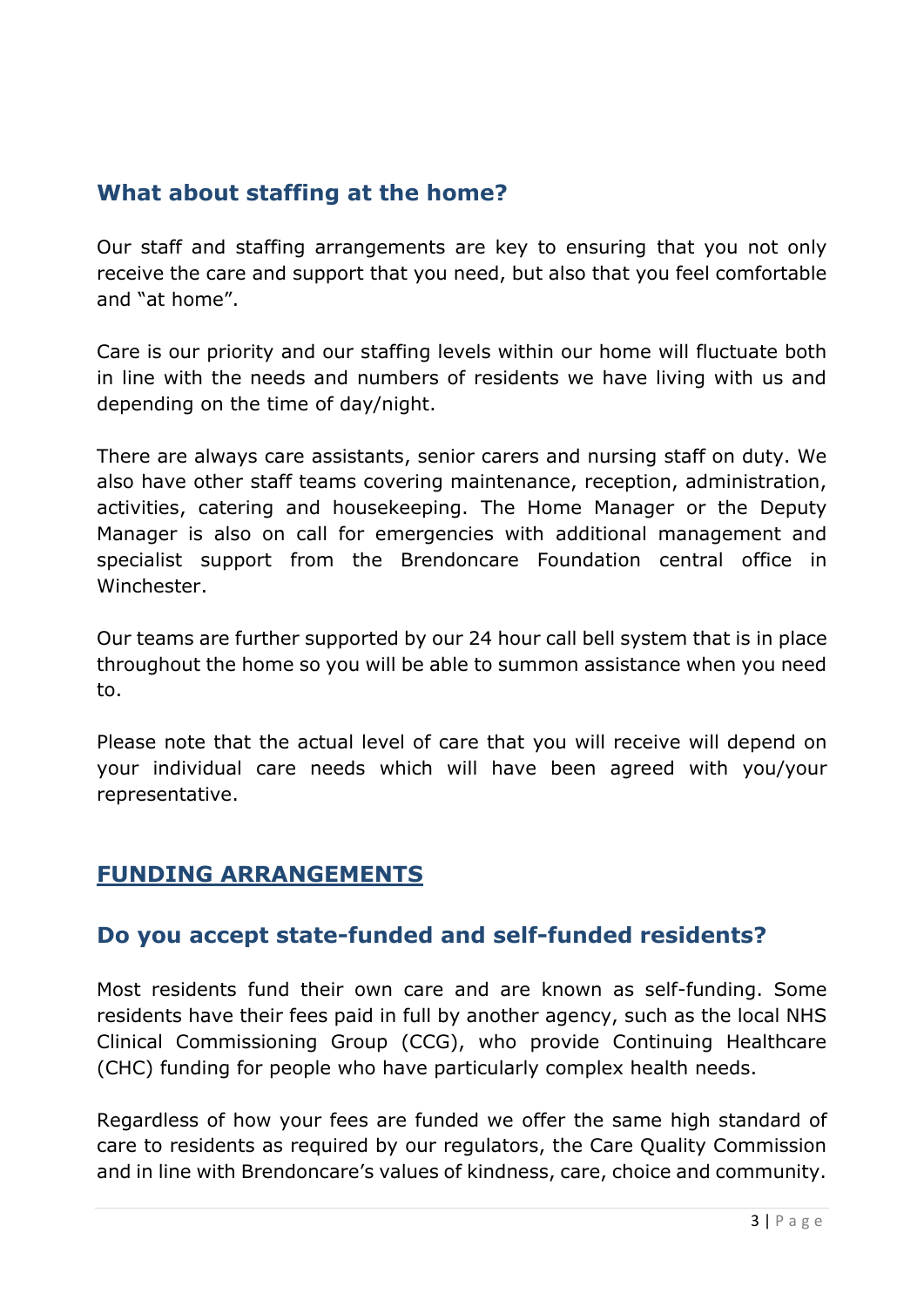# **Is there anything unique about Brendoncare in relation to financial support for care fees?**

Yes. The Brendoncare Foundation is a charity and, as such, is unique in the fact that we are able to offer financial support to residents if their resources drop below the threshold for public funding after a period of time through our **'Care for Life'** promise. Care for Life ensures that once you are accepted in to one of our homes you will not have to move out due to lack of finances.

If your finances drop below the threshold for public funding, social services will contribute to the cost of care. Often their rates are not enough to cover the full cost of our fees which is when **Care for Life** steps in providing a charitable payment that tops up the difference. Social services will assess the weekly contribution required from you should this situation apply.

#### **Will I need to have a financial assessment?**

Yes. As a charity we fund about 20% of our residents through our '**Care for Life'** promise and to do so requires financial planning. We will therefore ask you (or your representative) to complete a financial assessment before moving in. Alternatively, we will accept a letter from an appropriate professional such as an Independent Financial Adviser (IFA), qualified accountant or solicitor to confirm that funds to cover care fees are available.

Depending on the type of care needed, we typically ask self-funders to be able to cover their fees for between 3-5 years. Sometimes, depending on personal circumstances, we are able to accept residents whose funding is under this threshold at the discretion of the Chief Financial Officer, so do always ask if you are unsure whether you qualify or not.

For more information on funding fees including signposting to other resources, please see [Paying for Care.](https://www.brendoncare.org.uk/paying-for-care)

# **Do you ever accept people who are Local Authority funded from the start of their stay?**

Occasionally, there are exceptional circumstances where we will accept a resident who does not meet our financial criteria. Normally, the resident or their family has a connection to Brendoncare. In these circumstances the resident's contribution towards their fees depends on their income levels and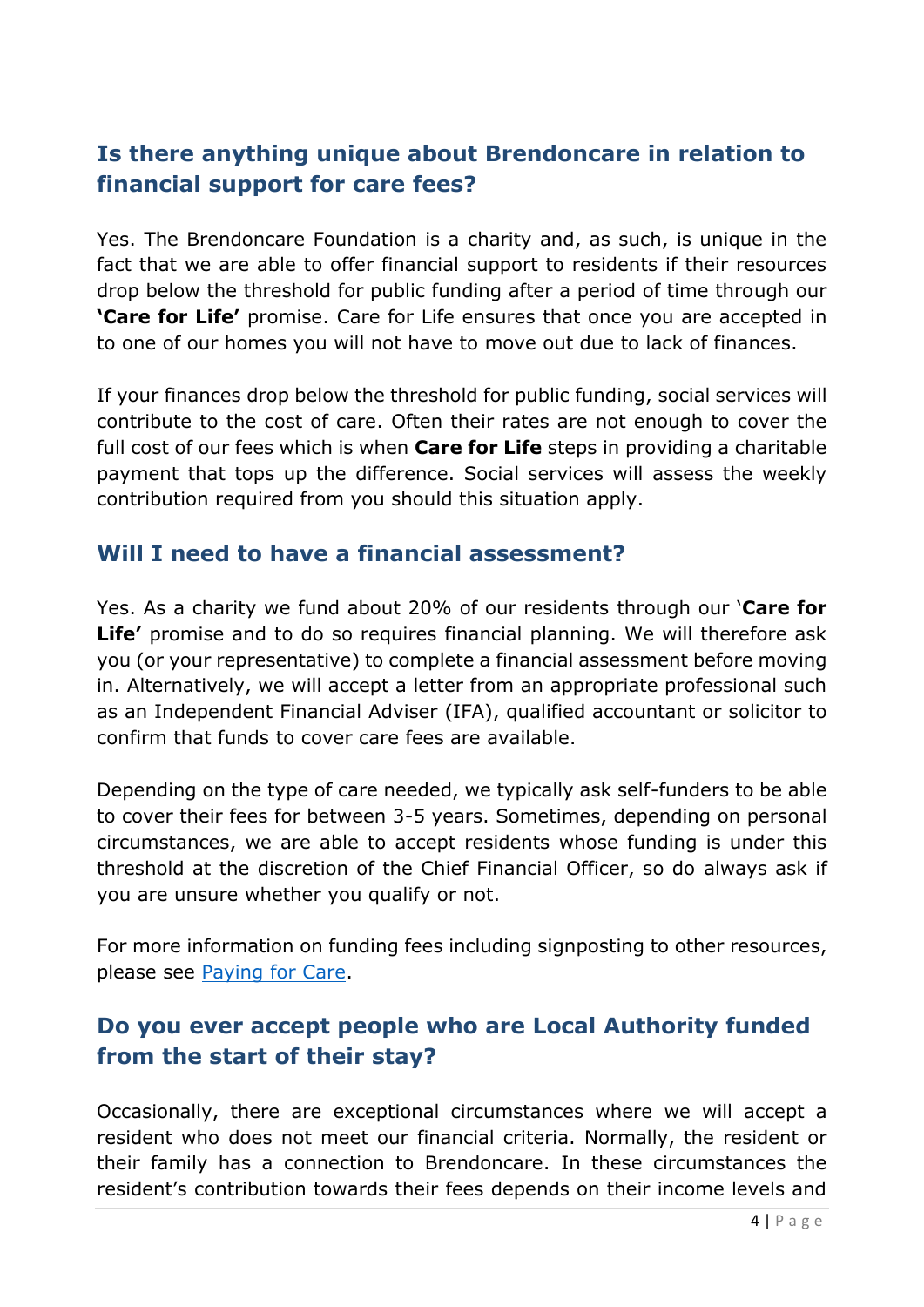the rest of the fee will be covered by social services and NHS Funded Nursing Care (FNC) where eligible. This does not cover the full fees and Brendoncare will subsidise the fees via our charitable **Care for Life** promise, so accepting a resident funded in this way is at the discretion of the Chief Financial Officer. Please ask the Home Manager for more details if you think your circumstances may warrant special consideration.

# **FEES AND CHARGES**

# **Which services are included in my weekly fee and which optional additional services and extras are available?**

For our information on our fees, and other charges please see the financial information sheets specific to Brendoncare Alton. These are available in printed form, digitally via email and soon will be on our [website.](https://www.brendoncare.org.uk/)

- [The weekly fee](https://www.brendoncare.org.uk/wp-content/uploads/2021/04/Alton-fees-and-other-charges-2021-22-1.pdf) rates for different levels of care required and charges for optional extras and additional services
- The [weekly fee explained](https://www.brendoncare.org.uk/wp-content/uploads/2020/02/Weekly-fee-explained-Alton-1.pdf) summary of what is included and what is extra

The following items and services are included in and covered by your weekly fees:

- accommodation
- food and drink, including snacks
- personal care and nursing needs
- 24 hour care team and emergency call response system
- medication
- utility costs and council tax
- linen and laundry (not including items that require dry cleaning)
- housekeeping
- activities and entertainment
- building and garden maintenance
- WiFi
- hot and cold drinks for visitors

The following extra items and services are not covered by the weekly fees, but we can arrange for them to be provided to you for a charge. You will be responsible for payment for these extras and we will advise you of their cost beforehand. Such extras include: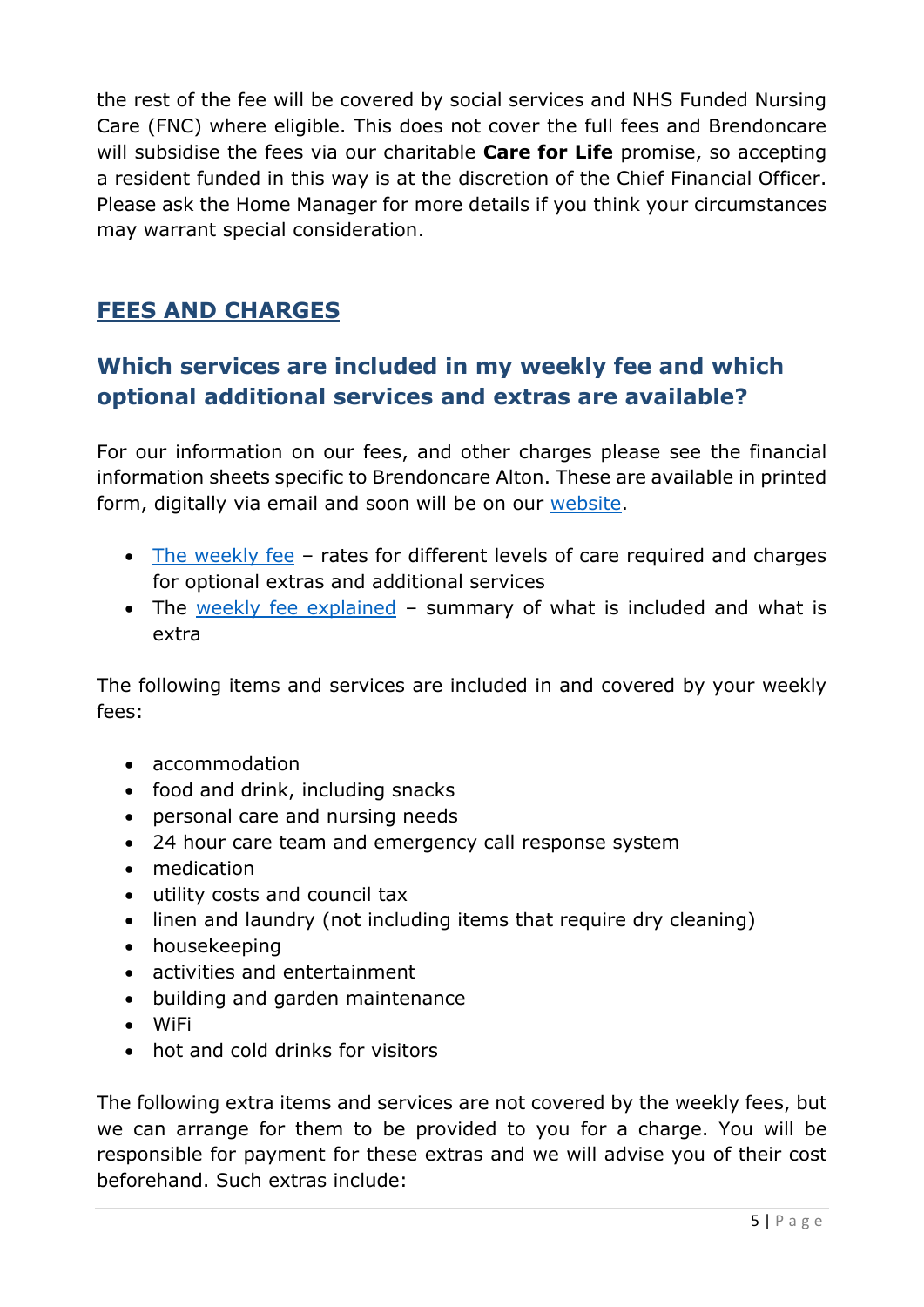- hairdressing
- personal copies of newspapers or magazines
- personal purchases, such as stationery, confectionery, alcoholic beverages and toiletries
- clothing, shoes and slippers
- dry cleaning
- taxis and other private transport
- quest meals
- private treatments, such as chiropody, audiology, physiotherapy, aromatherapy, massage and reflexology
- accompanying to medical appointments (charged at an hourly rate)

Depending on your eligibility, you may be entitled to receive free additional NHS services such as, speech and language therapy and dietary advice. The home will be able to give you more details of what is available and relevant to your needs.

Once we have met you, understood your needs through a care needs assessment and know the services you need, we will be able to confirm the weekly cost for your care. If the assessment shows you need specialist 'one to one' care then this will be discussed and agreed with the you/your funder separately and a written agreement completed.

# **What are your fees for respite stays?**

Fees for short stays for respite or convalescence are slightly higher than for a permanent admission. This is due to the increased time taken to welcome you and ensure you are settled in your surroundings, enabling us to respond to the same level as we would for a permanent admission but in a shorter timescale.

# **Are there any upfront payments or deposits?**

We do not charge any administration or joining fees but we do ask for one month's deposit on signing the contract. Should you not move in for any unforeseen reason your deposit will be refunded in full. We will refund the deposit (less any fees due) when you leave the care home. In the event of death we will need to wait until grant of probate is granted.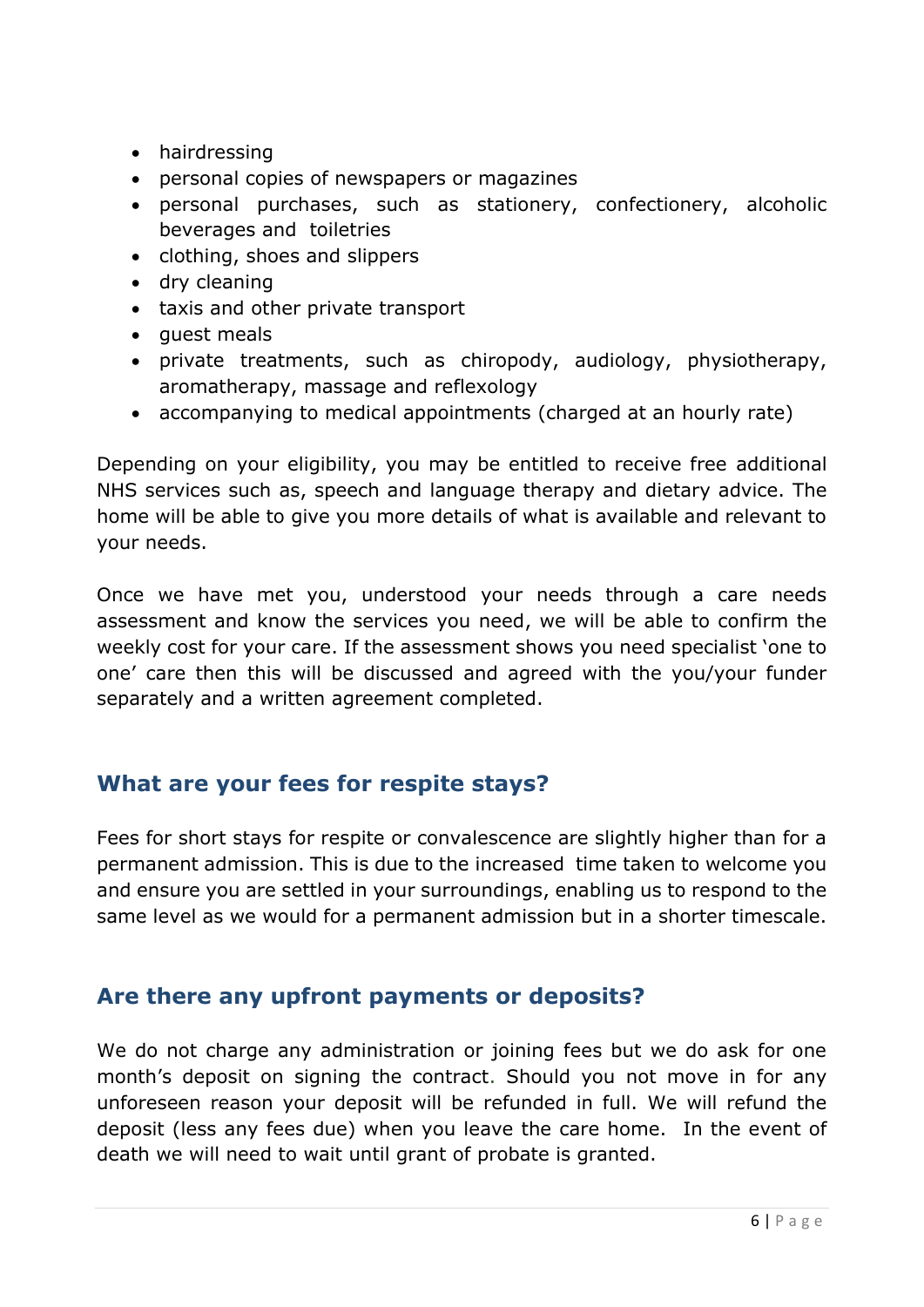#### **How do I pay my fees?**

You will be asked to complete a direct debit form when you sign the contract. Payments are taken on the  $14<sup>th</sup>$  day of the month (or previous working day where the  $14<sup>th</sup>$  falls on a non-working day).

If you have any concerns about paying for fees whilst waiting for a property sale please speak to the Administrator at the home.

#### **PRICE CHANGES**

#### **Will my care fees increase having moved in?**

Your fees will be reviewed on an annual basis in line with increases in our costs. Our care fees increase on the 1st April every year and you will be given one month's written notice in advance.

Your fees may increase or decrease at other times. For example, if there has been a change in your care needs or you need specialist one to one care. We review the level of support you require each month and monitor any changes. If there is a significant change, we will discuss it with you and/or your representative and involve you in any decision to provide additional care. We will give you 28 days' notice in writing before implementing a change in your fees for this reason.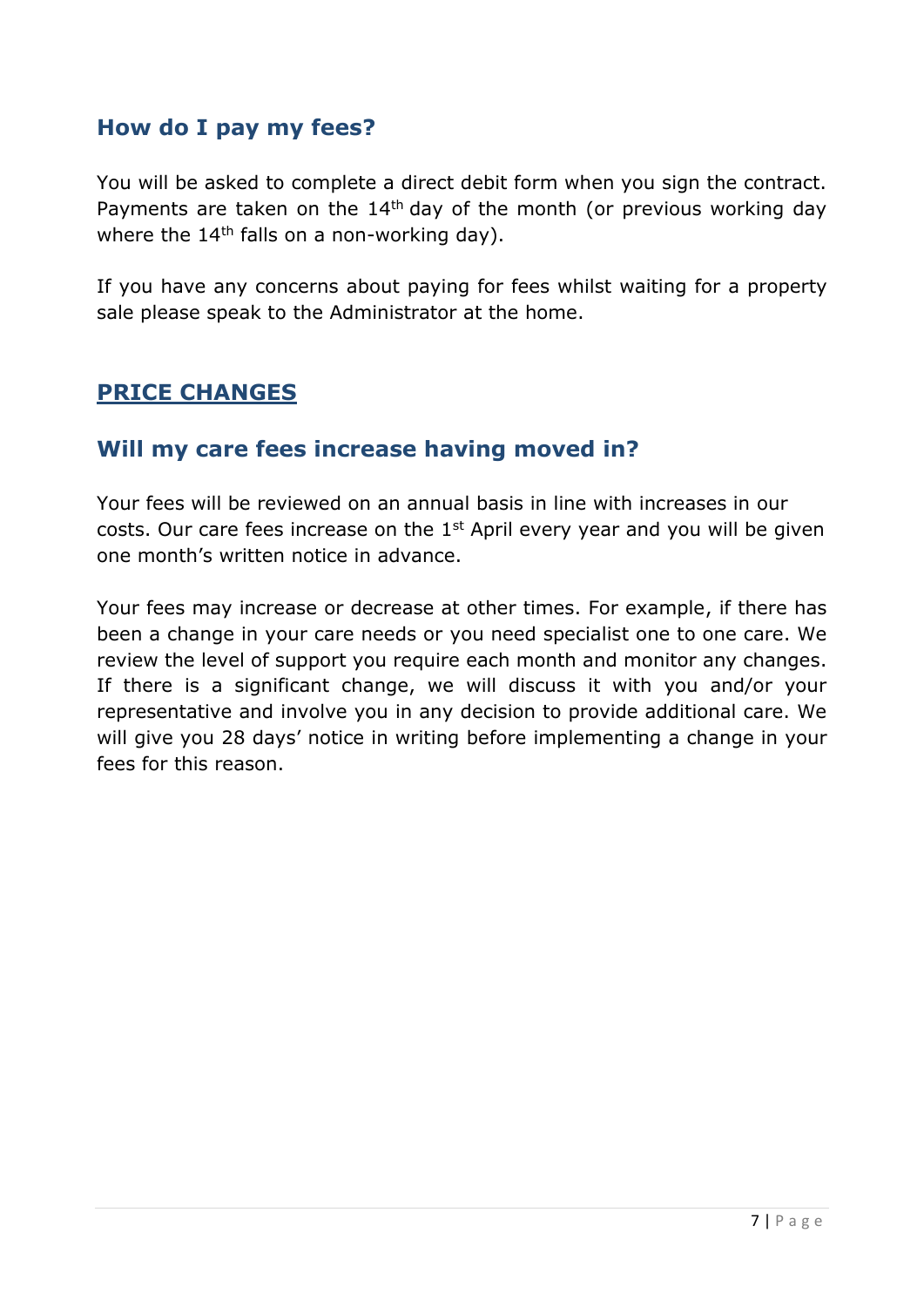# **Can you give me an illustration of different price increases over time?**

#### **Example fee increases over five years:**

Assume starting fee is £1,200 per week (£62,572 pa)

The example assumes that there is no change in care levels over the five year period.

|                      |    | Yr <sub>2</sub> | Yr <sub>3</sub> | Yr <sub>4</sub> | Yr <sub>5</sub> |
|----------------------|----|-----------------|-----------------|-----------------|-----------------|
| Fee increase at      | 3% | 1,236           | 1,273           | 1,311           | 1,351           |
| Annual Fee           |    | 64,449          | 66,382          | 68,374          | 70,425          |
| Increase over year 1 |    | 1,877           | 3,811           | 5,802           | 7,853           |
| Fee increase at      | 4% | 1,248           | 1,298           | 1,350           | 1,404           |
| Annual Fee           |    | 65,074          | 67,677          | 70,385          | 73,200          |
| Increase over year 1 |    | 2,503           | 5,106           | 7,813           | 10,628          |
| Fee increase at      | 5% | 1,260           | 1,323           | 1,389           | 1,459           |
| Annual Fee           |    | 65,700          | 68,985          | 72,434          | 76,056          |
| Increase over year 1 |    | 3,129           | 6,414           | 9,863           | 13,485          |
| Fee increase at      | 6% | 1,272           | 1,348           | 1,429           | 1,515           |
| Annual Fee           |    | 66,326          | 70,305          | 74,524          | 78,995          |
| Increase over year 1 |    | 3,754           | 7,734           | 11,952          | 16,424          |

#### **Do you have any information about paying for care including which benefits I might be entitled to?**

Paying for care is a big financial commitment and everyone's situation is different. The document [Paying for Care,](https://www.brendoncare.org.uk/paying-for-care) outlines the key aspects including information on benefits you might be entitled to, The Brendoncare Foundation's **Care for Life** promise, an illustration of funding sources and signposts you to further information and advice.

Eligibility for benefits from the Department of Work and Pensions (DWP) will depend on your medical and personal care needs.

If you are funding your own care you may be eligible for Attendance Allowance. This would cease if you become eligible for Social Services funding as the state would otherwise be paying twice for your care.